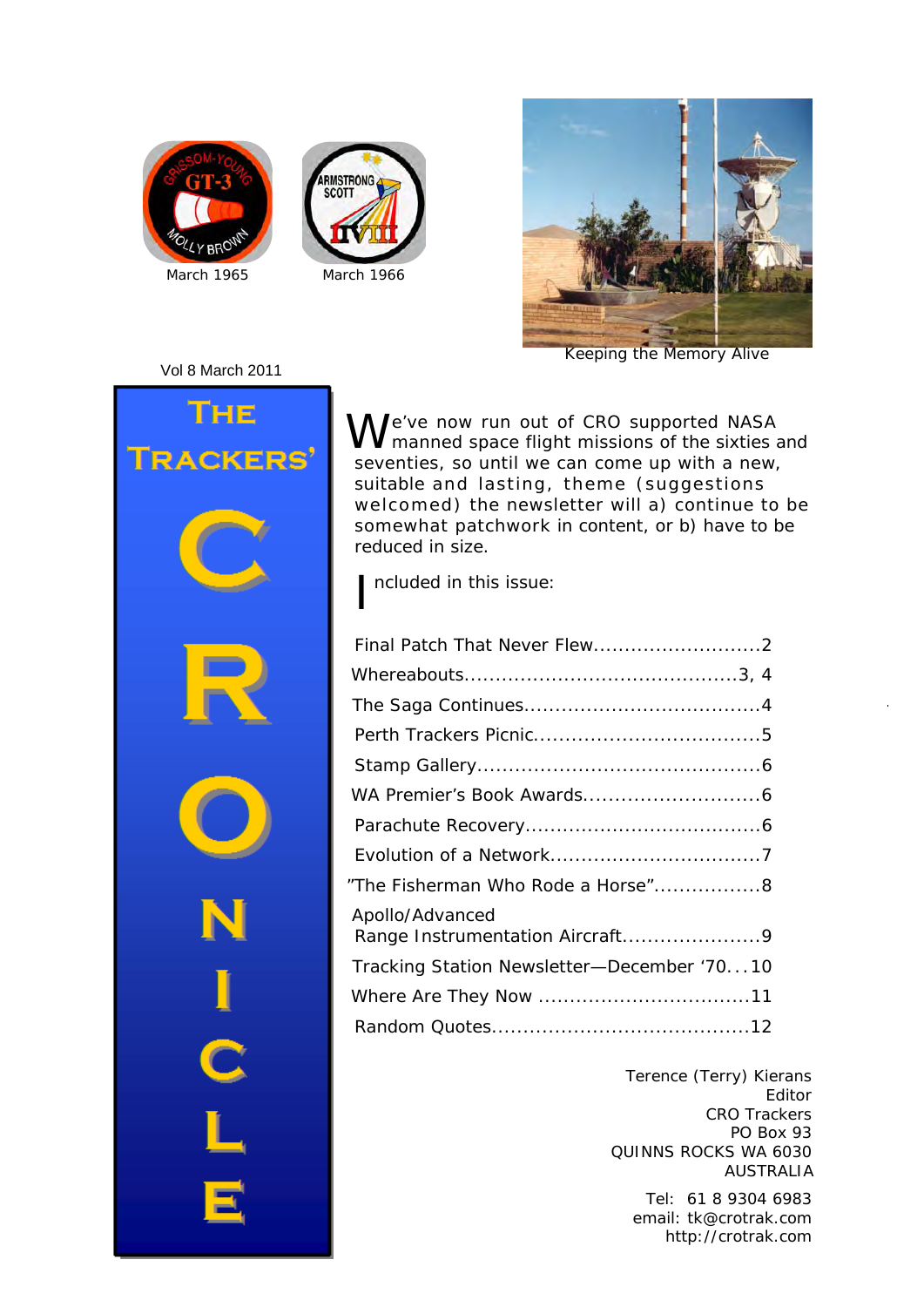### **Final Patch That Never Flew**

*By kind permission of Eugene Dorr.*

**Mission Control**

s the [last Apollo] mission went forward, I felt increasingly frustrated and melancholy. I would often sit in the corner of the viewing room, silently watching the teams at work... I also thought about the legacy of my generation: trust, values, teamwork. I wanted to be a living connection between the new generation of mission controllers,

reminding them of how and where it all started with my generation and where theirs might take us in the future.

"Bob McCall, in my belief the premier artist of space, had been sitting on the step to the right of the flight director console, sketching during the final Apollo EVAs. He had designed the Apollo <sup>17</sup> crew patch. When Bob took <sup>a</sup> break for <sup>a</sup> cup of coffee, I joined him in the cafeteria... I don't think Bob was surprised when I asked him to design an emblem for the Mission Control team.

<sup>I</sup> spoke emotionally, from my heart and gut, about the control teams and crews, and our life in Mission Control. 'We fought and won the race in space and listened to the cries of the Apollo <sup>1</sup> crew. With great





Embroidered Houston Mission Control emblem

resolve and personal anger, we picked up the pieces, pounded them

together, and went on the attack again. We were the ones in the trenches of space and with only the tools of leadership, trust, and teamwork, we contained the risks and made the conquest of space possible.'

"Over the next six months, McCall developed the emblem worn proudly by every subsequent generation of mission controller. He inscribed his final rendering of the emblem: '*To Mission*

*Control, with great respect and admiration, Bob McCall 1973.*'"

— Gene Kranz, *Failure Is Not an Option*

Kranz imust be speaking modestly here, because McCall, in his Oral History interview, recalled, "[Kranz] was very, very instrumental in [the patch]. He was the one that asked me to do it, but also the one who really did most of the design. <sup>I</sup> just brought it together and in <sup>a</sup> way that could be reproduced nicely."

The Latin legend across the top, "*Res Gesta Par Excellentiam*", which translates as "*Achievement Through Excellence*", the standard for all flight controllers' work.

The symbols on the bottom border represent the Mercury, Gemini and Apollo projects.



McCall standing with his "History of Flight" mural at NASA's Dryden Flight Research Center in California. (*McCall Studios*)

2 *Keeping the Memory Alive*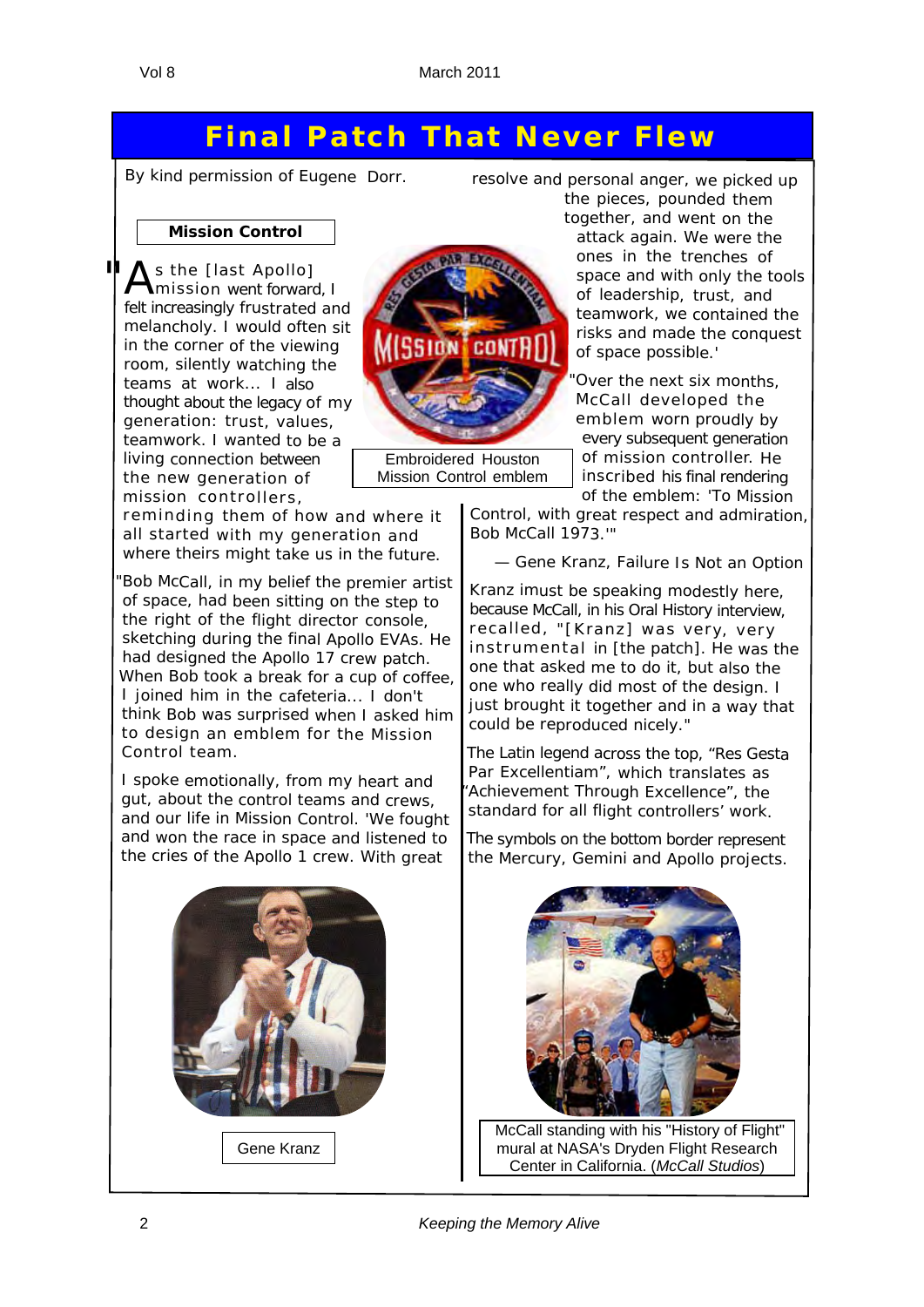## **Whereabouts**

As a result of Paul Dench supplying his "staffing list", augmented<br>Courtesy Brian Milne, the "Whereabouts" table of those for whom we have no contact details has expanded to more than one page. Thanks to those who have sent updates.

| C Abott                  | Jim Crossland          | Geoff Hammond                       |
|--------------------------|------------------------|-------------------------------------|
| Eric Ainsworth           | Noel Cunningham        | <b>R</b> Hanes                      |
| Gay Albon                | F Dawes                | Bea Hardman                         |
| <b>Bill Arbery</b>       | Peter Dawson           | Peter Hardwicke                     |
| Allan Barber             | Peter Del Fante        | <b>Ron Harmes</b>                   |
| John (Allan) Barber      | <b>Andrew Dempster</b> | Anne Harvey (Brookes)               |
| <b>Matt Barber</b>       | Jean DeVis             | D Hatch                             |
| Keith Barnard            | Marilyn Dick           | Gail Heileman                       |
| <b>Barrow</b>            | <b>Olive Dick</b>      | <b>Stan Hills</b>                   |
| Deidre Beaumont          | Phil Dickinson         | <b>Ernie Hindley</b>                |
| <b>Elizabeth Beckett</b> | Neville Dippell        | Dave Hine                           |
| Beveridge                | Cheryl? Dixon          |                                     |
| <b>Michael Billings</b>  | L Donkin               | A Holgate                           |
| Denis Black              | John Draper            | Phyllis Hook (Watson)               |
| G Bond                   | <b>Mike Dresser</b>    | J Hopkins                           |
|                          | <b>Bruce Duff</b>      |                                     |
| S Boyce                  |                        | Vivienne Hopper                     |
| <b>Bill Boyle</b>        | I Dunleavy             | Ted Hopper (Lawer)<br>Deidre Howard |
| <b>B</b> Bradley         | <b>Bob Dwyer</b>       |                                     |
| Phil Brindley            | Dave Elliot            | <b>B</b> Hughes                     |
| Hans Britz               | J Erickson             | <b>B</b> Hunter                     |
| Dave Brooks              | <b>Ross Eyre</b>       | D Hutchins                          |
| Charlie Brown            | <b>Martin Fenney</b>   | Ian Jones                           |
| T.F.A Brown              | Ian Few                | S ??? Judd                          |
| W Brown                  | Ian Findlay            | Vera Kastropil                      |
| J Burdett                | <b>G</b> Francis       | <b>John Keane</b>                   |
| R Burdett                | <b>Ben Franklin</b>    | Mike Keen                           |
| <b>Martin Burgess</b>    | David Froom            | Jim Keenan                          |
| <b>Robert Burns</b>      | Don Frost              | John Kelman                         |
| Joe Cabone               | Jamie Gardiner         | <b>Joy King</b>                     |
| <b>Joy Cameron</b>       | L Gardner              | M King                              |
| Geoff Cardwell           | S Garner               | L King                              |
| <b>G</b> Carrick         | C George               | Roy Kjellgren                       |
| <b>Brian Clarke</b>      | Joe George             | Gloria Klarie                       |
| <b>Brian Clifford</b>    | J Gerschwitz           | Peter Kloppenburg                   |
| Keith Clifton-James      | G Goodlace             | Henry Larsen                        |
| Barbara Cobcroft         | L Gore                 | Russ Leighton                       |
| <b>Bill Comstock</b>     | Lyn Grant              | <b>G</b> Linney                     |
| ?? Coombs                | Claude Granville       | F Lippett                           |
| <b>Ron Cottis</b>        | <b>Bob Halse</b>       | Alex Liu                            |

*The quest continues; the list never seems to get very much shorter.*

*I have been given information concerning the possible whereabouts of a few of these, but so far have not been successful in obtaining, or confirming, details. The Reunion Dinner brought out some missing persons, but there are also a few who do not wish to be contacted.*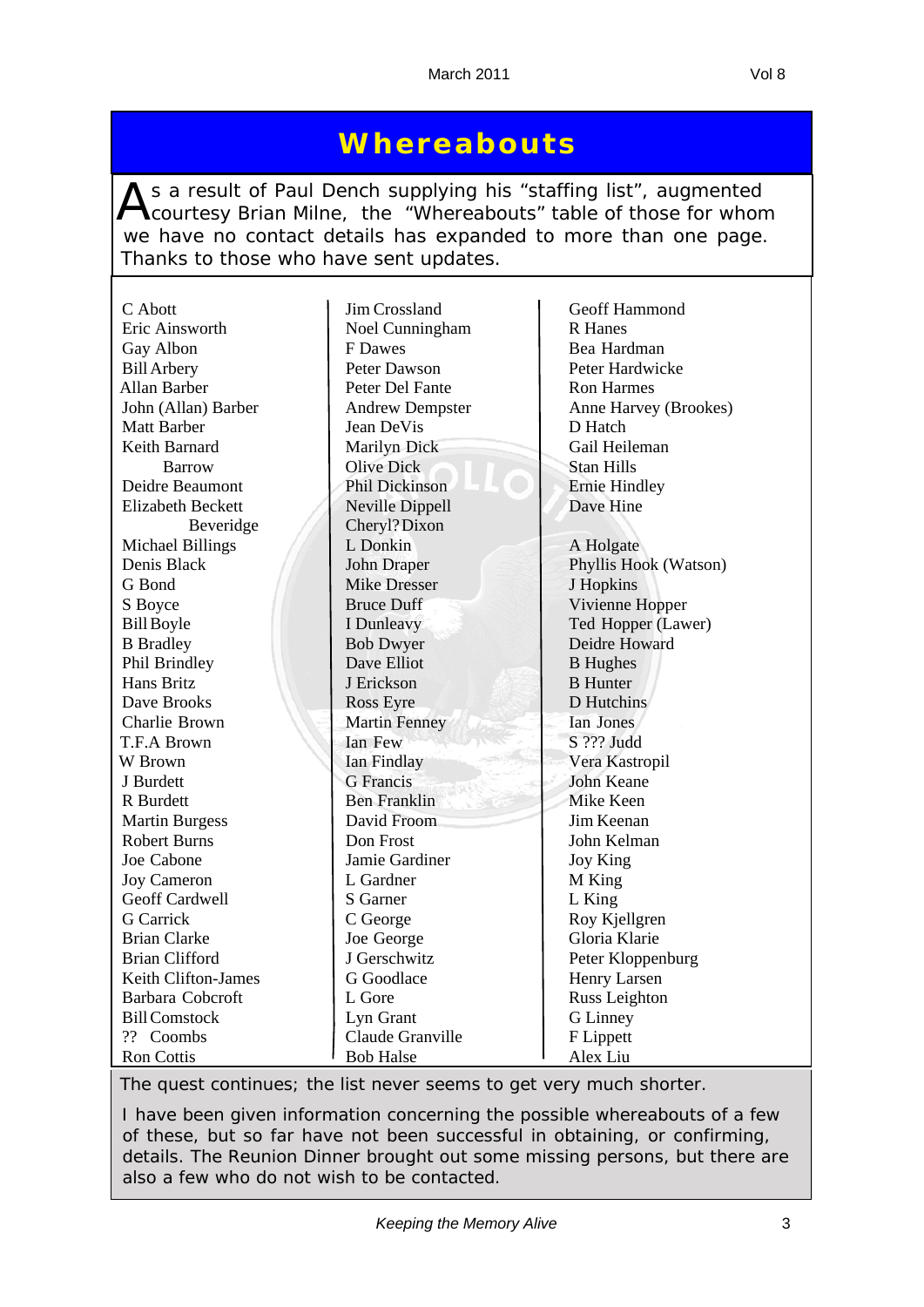## **Whereabouts ctd.**

Ian McDonald Roger Ramsden Nola Meiklejohn  $(O'Byrne)$  D Richardson K Elton Nickerson Russell Schwarzer W Oliver George Sefton-Bellion Wendy Petersen Ray Skender

Gloria Lyon-Roberts | Don Pettitt | George Small Ross MacDonald T Phillips Lyn Smart (Willis) John Mahaffey Diane Pitman (Housley) J Smith Peter Maine John Platten Mary Smith Roy Mallinson Gerry Plummer P Smith Bob Marr D Powell Roger Smith Keith Mathieson M.J.K Power Bill Smythe Alec Matthews Wendy Puccinelli Hazel Snook (Howse) K McCarson Lorna Quinn<br>
Lorna Quinn<br>
Roger Ramsden John Stanton<br>
John Stanton S McDonald A Rees Alex Stevenson Frank McGregor **Dave Rendell** Barbara Stephenson (Vernon) Eileen McLaughlan Frank Rice Barbara Teahan Don McLellan Doug Richards Barbara Teasdale<br>
David Meikleichn (O'Byrne) DRichardson<br>
DRichardson<br>
Des Terrill R Miller **Harry Richmond** Alan Thomas Bill Mills Ralp Richmond Christine Thomas Ray Mills **Ray Mills** Dave Rickards **Howard Thomas** Marilyn Milner (Gobby) G Riley Don Thompson<br>
John Mogg<br>
Jack Thompson<br>
Jack Thompson John Mogg Brian Robinson Jack Thompson Sharon Morgan (Todd) Lynne Rosser Patsy Thompson (Nolan) J Murray Ted Rosser L Tink Dennis Naylor Lindsay Sage Larry Tomkins Gloria Neal Stewart Sands Frank Toomey Ellie Nichols<br>
K Elton Nickerson Russell Schwarzer Mike Travell<br>
Russell Schwarzer Norma Turner Graham Nielsen Bob Scott Ernst Uhl John Noble Michael Scott-Malcolm TonyVingerhoets ? O'Brien Lorraine Scott-Malcolm (Erlandsen) Dave Walker Joan Oats Dorcas Sefton-Bellion Mrs B Ward Denis Owens D Selby N Wardle John Paddon Ron Shand Ron Shand A Watermeyer ??? Mrs Parkinson Fred Sharland Irene West John Parkinson E Sharples Bernie Wilbourne Alan Paterson ? Sheehan Garnet Wilmott ? Paull Jeff Shuttleworth Brian Wilson Mike Pender P Sims Ray Zatorski

## **The Saga Continues**

To date I have not seen anything<br>
Tregarding the Shire's OTC building and electrical report report, due to be published last October.

However, proponent Phil Youd is still optimistic. He is quoted in the October 4 2011 edition of the Gascoyne Classies — "*...by this time next year* 

*we should have a new tourist attraction ... Yes, the Carnarvon Space and Technology Museum...*".

But that local is itself now in abeyance, and as I write this item Carnarvon is in danger of being flooded again.

Some things have a greater priority.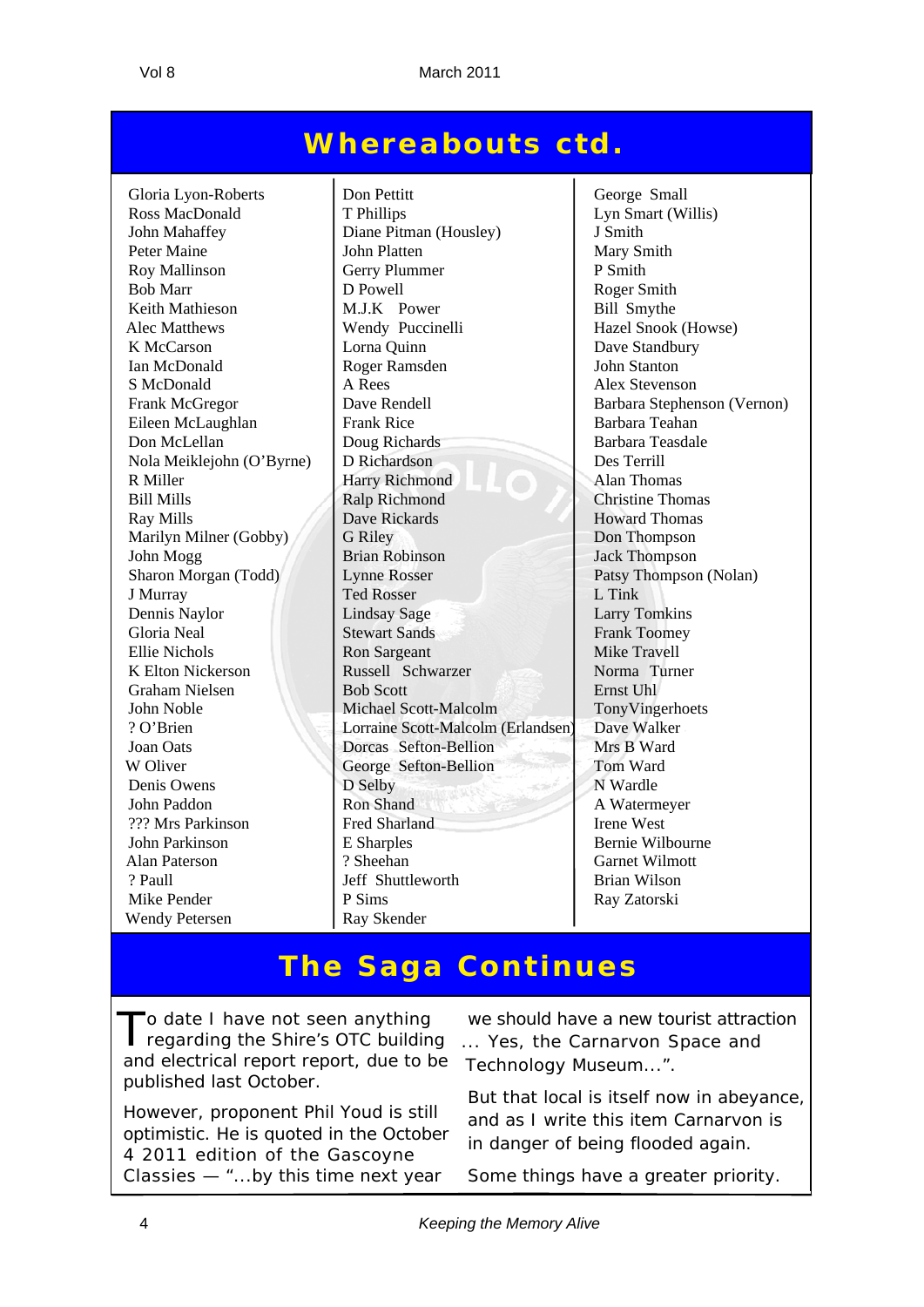# **6th Picnic Day**

"*Five years is still a long time between drinks.*"

 $\bullet$  0...

The Perth Chapter of the CRO Trackers will be holding their sixth annual picnic / barbeque at:

Whitemans Park, Mussel Pool,

some 20 kms and 25 minutes from the Perth CBD.

**Date:** Sunday May 1<sup>st</sup> 2011 (1<sup>st</sup> Sunday after Easter)

 **Time:** Kick off 11 am WST

 **BYO:** Everything

### **Look out for the banner**

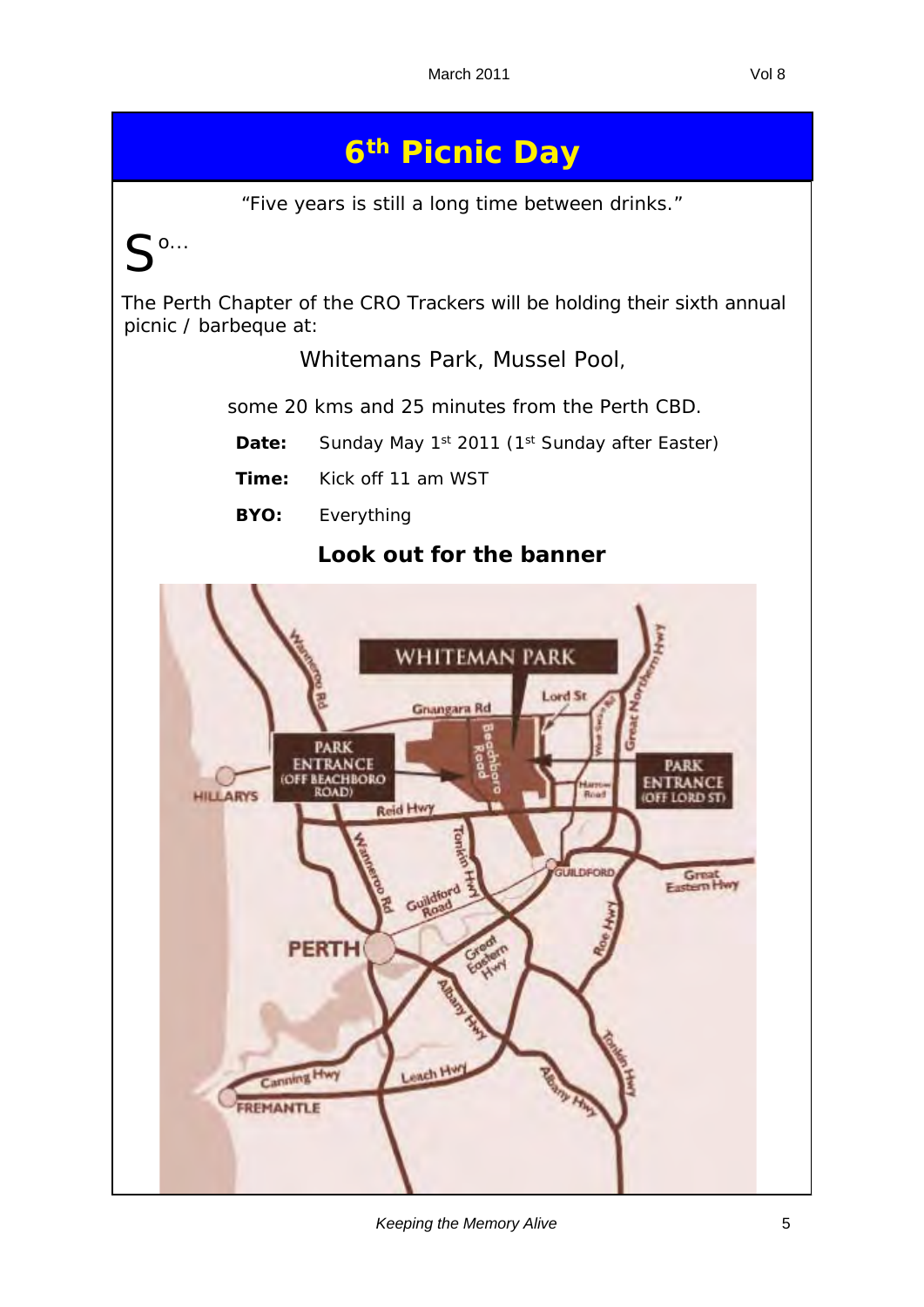## **Stamp Gallery**



at midnight on 20th January 2011 it

was announced that the "*Moon Landing*" stamp, designed by

Christopher Calle would represent the USA in the International Gallery Exhibit of the new William H. Gross Stamp Gallery.

The poll attracted a total of just over 13,000 votes; the winner receiving 6,497.

After a poll, ending The stamp was originally issued on  $A_{\text{at}}$  midnight on  $A_{\text{in}}$  July 10<sup>th</sup> 1989 to honour the 20<sup>th</sup> July 10<sup>th</sup> 1989 to honour the 20<sup>th</sup> anniversary of the first lunar landing.

> Christopher Calle was the son of Paul Calle who produced the first postal tribute to the lunar landing, a 10-cent airmail stamp issued on September 9<sup>th</sup> 1969.

That particular stamp eventually became one of the most popular and recognisable postage stamps ever issued.

Courtesy *Smithsonian National Postal Museum*

## **WA Premier's Book Awards**

### **Western Australian Premier's Book Awards**

"...*Entry is open to books, scripts and digital narrative which have been published/produced between 1 January 2010 to 31 December 2010. To be eligible authors must be citizens or* 

*permanent residents of Australia or whose work has Australia as its primary focus*...*Short listed entries will be announced in June 2011*...".

On 9 December 2011 Paul Dench submitted *"Carnarvon and Apollo*"

## **Parachute Recovery**

Parachutes were recovered from a number of flights, manned and unmanned; some were subsequently destroyed by the National Air and Space Museum.

At one point the Smithsonian believed it had:

Apollo 4 Main Drogue; Apollo 9 Main;

Apollo 10 Drogue; Apollo 10 Apex Cover;

Apollo 10 Main; Apollo 11 Main;

Apollo 12 Main; Apollo 15 Main;

Apollo 16 Main (3); Apollo 17 Main (3);

Skylab 4 Main, and ASATP Main (3).

A copy of JSC shipping documentation showed three parachutes each were transferred from from CM116 and CM117 to the Smithsonian in the midseventies. However an unknown number of these were subsequently declared excess and destroyed and/or transferred out of its inventory.

An assertion that the Smithsonian has (or did have) canopies from Apollo 10, 11 and 12 has to be reconciled against interviews with recovery teams who claimed they never picked up any of those 'chutes - the primary focus was crew safety and getting them returned back to the recovery platform - the parachutes rapidly sank after touch down.

It wasn't until later missions that parachute recovery became more of a focus for the teams.

> Courtesy *"Scott" spaceaholic@gmail.com*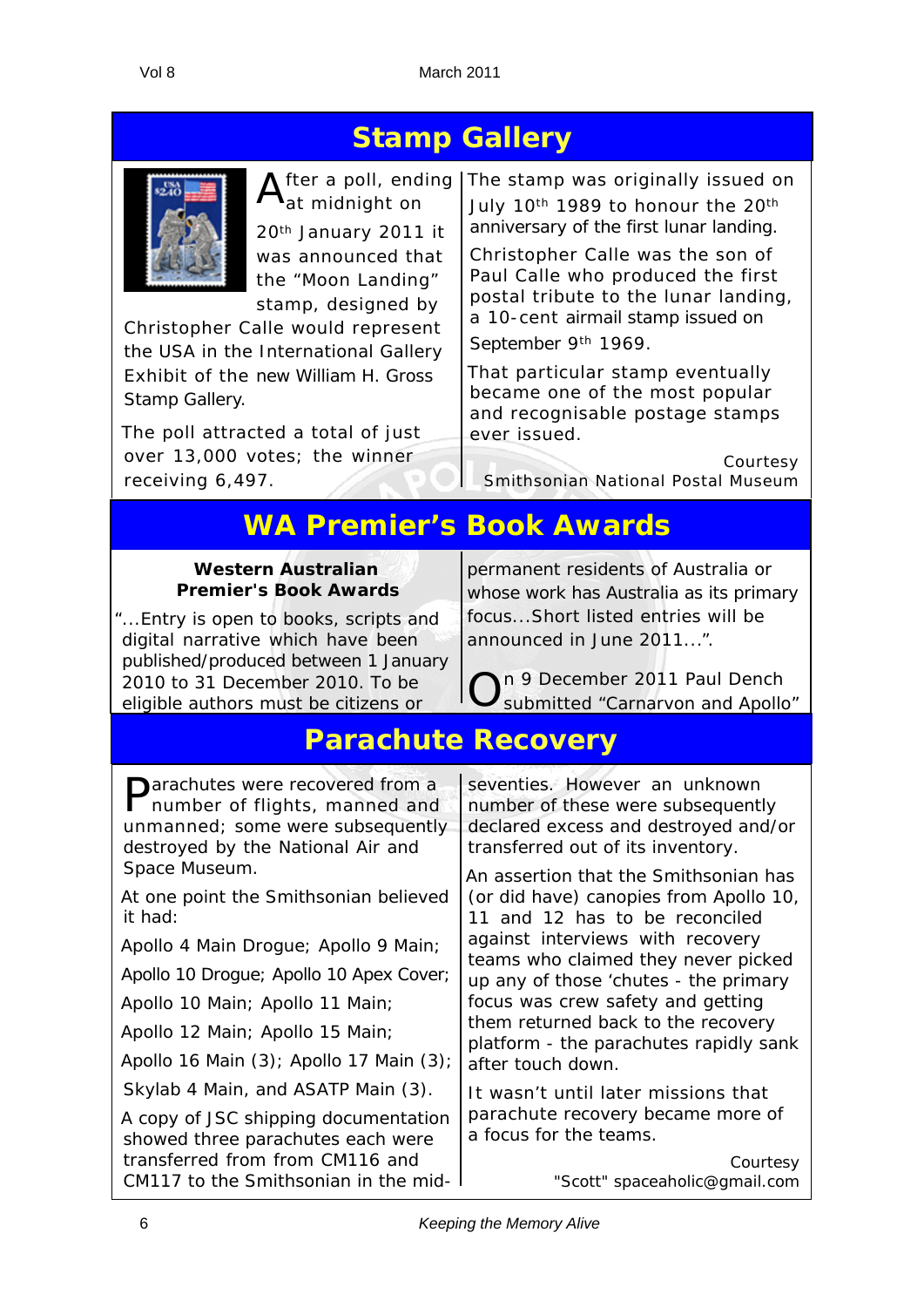### **Evolution of a Network**

From "*Read You Loud and Clear*"— The Story of NASA's Tracking and Data Network

GRARR equipment was usually housed<br> **G** in two trailers, one accommodating receiving and the other transmitting equipment. It operated in two different frequency bands: VHF (Very High Frequency) at around 150 MHz and an Ultra High Frequency (UHF) band at about 2,500

was on, station staff had to be cautious so as to avoid exposure, particularly at the microwave frequencies. A system of flashing red warning lights could be found around a station so that people knew when the transmitters were on.

By 1962, the initial GRARR ground elements were installed in trailers at Rosman, North Carolina; Tananarive, Madagascar; and Carnarvon, Western Australia.

MH<sub>z</sub> Two antennas were used, one for VHF and the other for UHF. Each was used for both transmission and reception. Angular tracking measurements could also be made by this equipment, but its accuracy was only good to within ±0.1 degree in elevation and azimuth, sufficient for the tracking

of distant spacecraft but not always good enough for following spacecraft whose

angular rates changed more rapidly. Thus, the angular information was often used as pointing or acquisition information for other instruments.

Each of the two uplink transmitters radiated at 10,000 watts of power about 5,000 times the power of an outdoor "walkie-talkie" hand radio. Since it continuously radiated while the equipment

was continually improved and used throughout the 1960s, supporting numerous Goddard satellite programs to provide range and range rate data whose accuracy would not be surpassed until the use of lasers a decade later. On Explorer 35—a socalled

The system

"Anchored Interplanetary Platform" orbiting the Moon—its range was measured to

within 1,500 meters (4,900 feet) and the range rate accurate to within 65 centimeters (25.5 inches) per second at the lunar distance. Goddard engineers eventually considered the system reliable out to 1.3 million kilometers (800,000 miles), or three times the distance from Earth to the Moon. This was quite an accomplishment for 1960s technology.

Range & Range Rate Van  $\sim$  VHF  $\sim$ 

> Range and Range Rate Van with VHF Antenna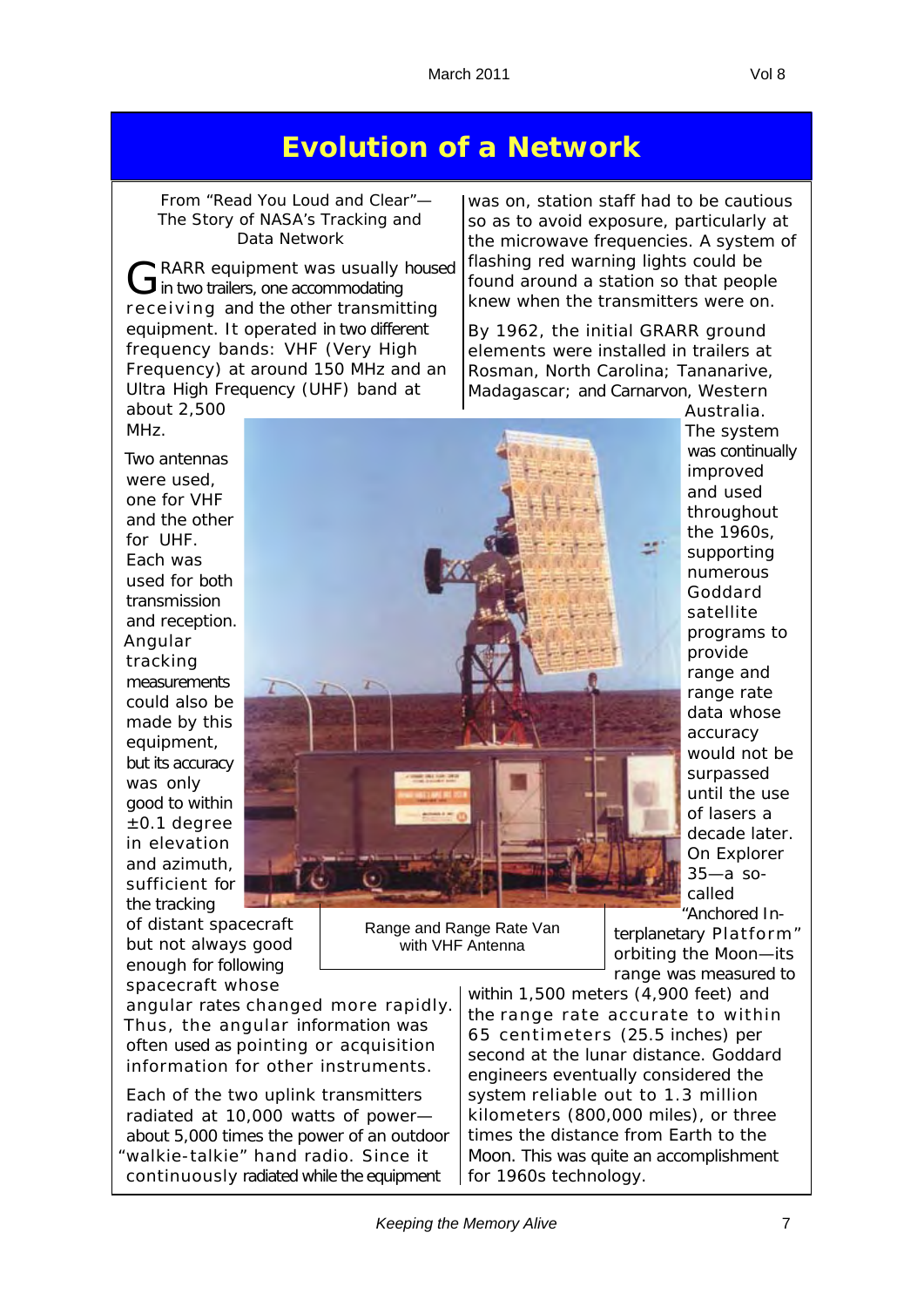# **The Fisherman Who Rode a Horse**

*Continuation of an extract from the autobiography of Ken Watters.*

I learned to do the job required of me and the technology never ceased to amaze me. I have always had a compulsion to understand how things work learned to do the job required of me and the technology never ceased to and here I was confronted with the cutting edge of technology. I spent all of my spare time helping the technicians with their work trying to learn how each piece of equipment worked. They were fantastic people, proud of their knowledge and more than happy to share it with me.

After a couple of months my hands, that had developed inch thick skin pulling the fishing nets, started to shed the dead skin. I would sit at the table in the crew room reading and absent mindedly rub my two hands together, the dead skin would come off in little black balls and after half an hour I would have a little heap about half an inch high. Fishing started to occupy less of my mind as I became engrossed in electronics. I did something that six months previously I would not have believed I would ever do, I started to go up the coast to Cape Cuvier fishing off the rocks with my shift supervisor Max Garth. Here I was spending all day trying to catch what I had been catching in minutes as a professional. My life as a commercial fisherman seemed to belong to a different world and to a different person.

I still was prone to doing some of the silly things that fishermen are often prone to do. I went to a party at the old nurses quarters one night and on the way into town I noticed that the road closure barrier that had been across the road for the last couple of days was pushed off to the side of the road. The barrier had been blocking the road while the river was flowing across the causeway to Babbage Island. The party finished well after midnight and I had to crank start my Landrover as the starter motor had spat the dummy. After I had her running I took off for home. I came racing around the bend on Babbage Island road just before the causeway and there was the barrier back across the road.

"Some idiot is having fun and pulled the barrier back", I thought to myself.

Without slowing down I swung the Landrover off the side of the road and raced around the barrier. I had just bought the Landie back onto the road when, whoosh, I hit the river. It was like driving into a wall of water, the Landie pushed the water ahead forming a big wave and then the wave came crashing down onto the bonnet. Needless to say the motor died and I came to an eerily quiet stop. All that I could hear was the rushing of the water past the Landie and the cracking and popping of the rapidly cooling motor. If I had been a little under the weather I was now very sober.

 I could see a hump in the racing water showing the path of the causeway ahead of me in the headlights of the car. Behind me was pitch blackness. I sat there with my feet in water trying to visualise my situation, I had memories of a little pipe railing about 8 or 10 inches high running along the down side of the causeway. I could not picture this same railing behind the Landie; I had a feeling that it cut out right about where we had stopped.

(*To be continued)*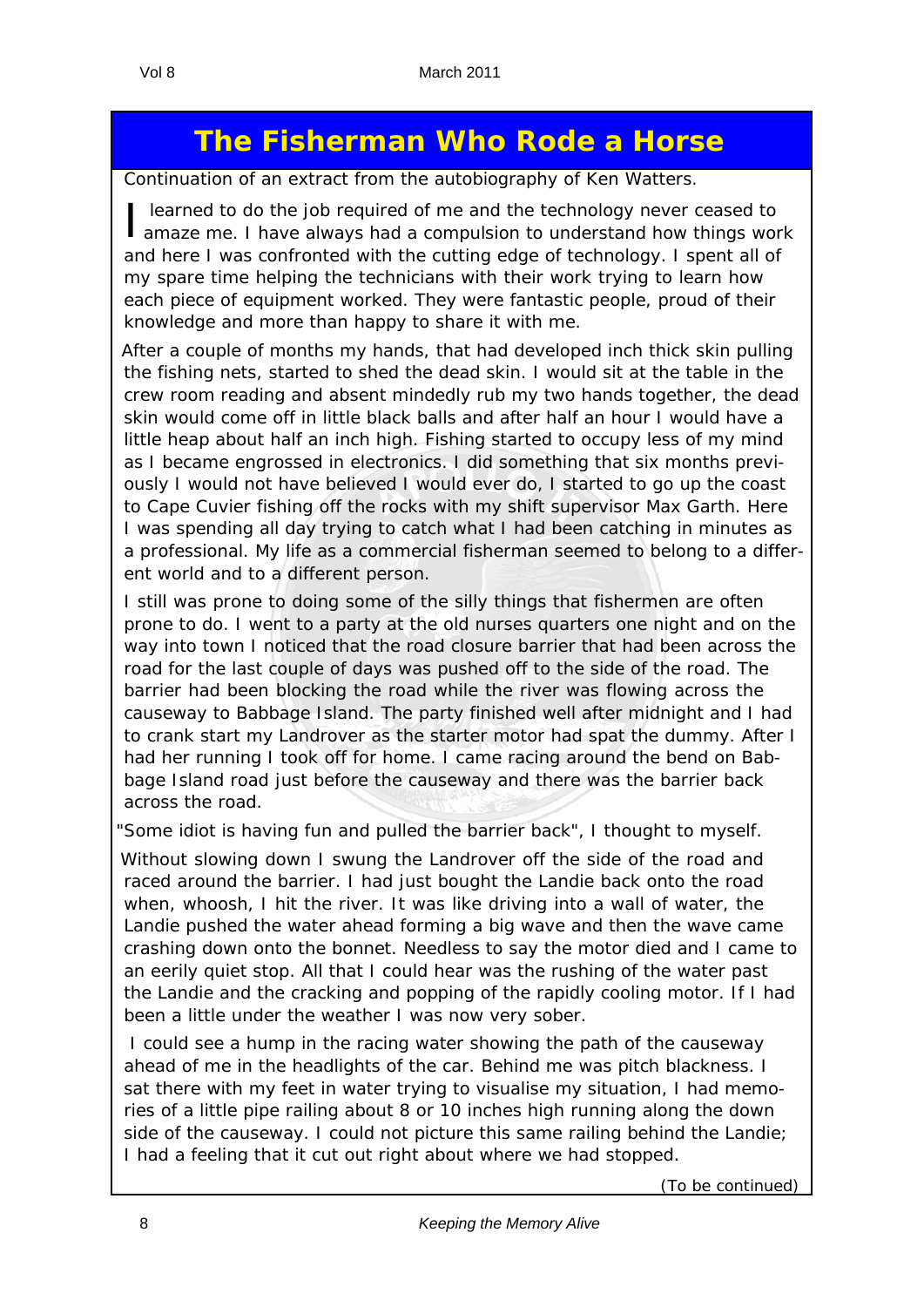# **Apollo/Advanced Range Instrumentation Aircraft**



The National Aeronautics and<br>Space Administration required a platform to provide tracking and telemetry to fulfill Apollo requirements in remote locations across the world. This platform would also be tasked to fulfill Department of Defense requirements.

In 1966 the Apollo Range Instrumentation Aircraft program was born.

The A/RIA system is designed to provide voice and telemetry data communication with Apollo and other spacecraft, with a c a p a bility to relay all communications to the Manned Spaceflight Network, and record all telemetered data on board.

The system includes a basic C-135A aircraft, modified to accept and support the electronics equipment and automatic tracking antenna required to perform the mission.

The purpose of the Category II flight test program was to verify that the system could acquire and track an orbiting space vehicle -

and trajectory of ballistic missiles using VHF, UHF, and Unified S-Band frequencies, with simultaneous recording and two-way voice link with ground stations via HF. Quantitative system testing was performed at Douglas Aircraft, Tulsa, Okla.; operational evaluations included coverage of Gemini 12, a Polaris ballistic

missile, and simulated Apollo coverage through use of a NASA C-121 Apollo Simulator.

During the Gemini 12 flight, the A/RIA became the first aircraft to communicate directly with an orbiting spacecraft.

The original eight ARIA were model EC-135As constructed by Boeing Aircraft. The EC-135A aircraft were modified KC-135 aircraft derived from the prototype Boeing model 367-80 . There were four additional aircraft modified for use for airborne telemetry. However, they were not equipped with the Apollo radio equipment. These were TRIA, Telemetry Range Instrumentation Aircraft. In later years, two of these EC-135B T/RIA aircraft were used in the ARIA mission.

Later, additional aircraft were modified for the ARIA program; Boeing 707-320C aircraft. The Boeing 707 is also based on the Boeing 367-80.

*Courtesy http://www.flyaria.com/ and A/RIA System. Category 2 Final Test Report. Volume 1*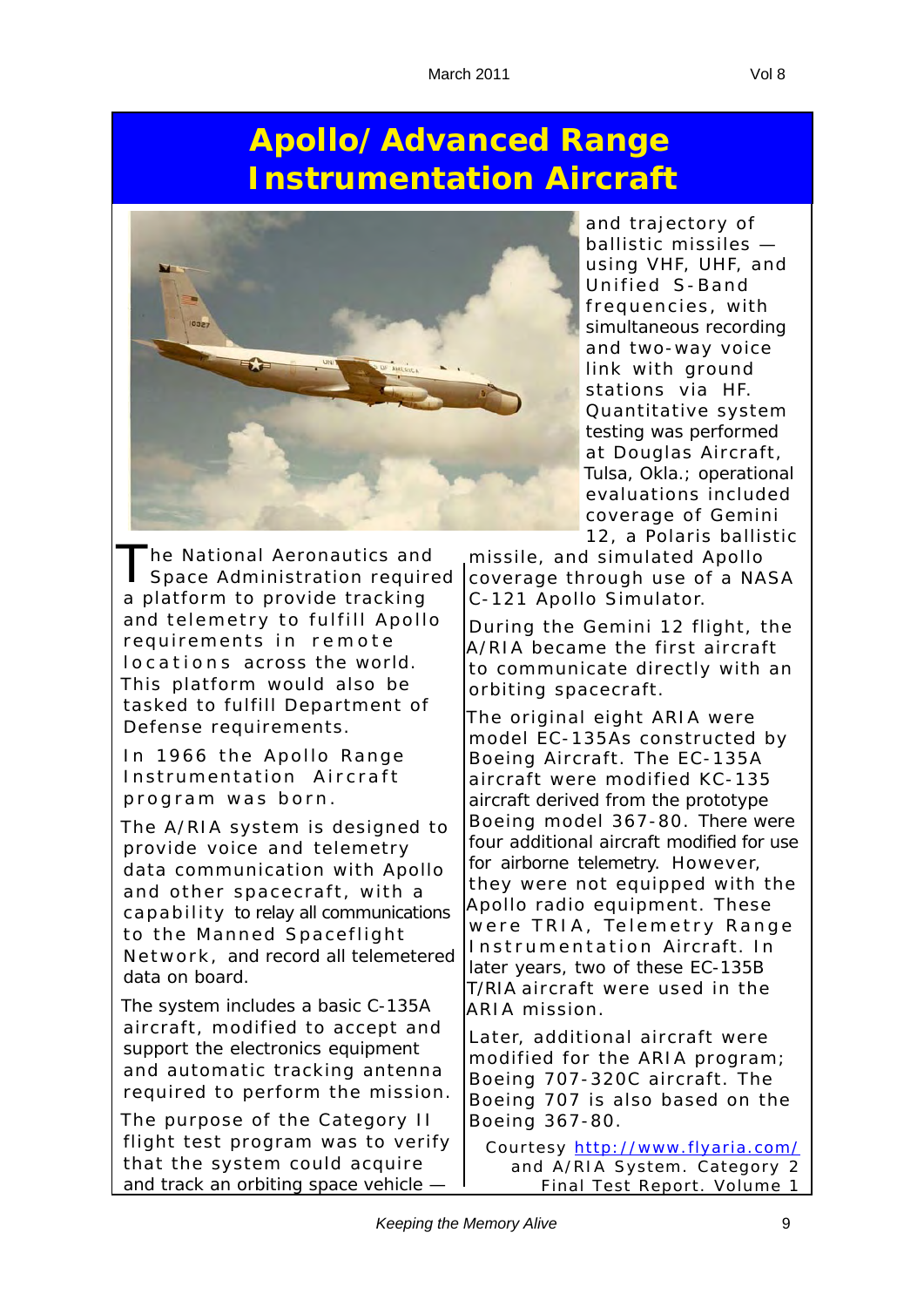### **Social Club News December 1970**

Page 5.

#### STATION NOTES

The decrease in Apollo activity over the past year has caused many superficial changes on the Station but in spite of this, we have continued to find more than enough activity to occupy us. Logistics in particular have been hard at it with a marathon stock-check of all their 35,000 line items and Facilities have been busy refitting some of the Power House and in sorting out those multitude of things that can go wrong.

The Tropospheric Scatter Link has been dismantled and taken away. This equipment was a reminder of the times when communications to Perth were dependent on an overhead route of telephone wires which was constantly being knocked down by trucks or cars or blown down by gales.

The housing position is looking up again with a second lot of 18 R&I Bank houses due for completion during the next few weeks. There are a few alterations compared with the first 10 but they are still of a good high standard.

We welcome all the new arrivals and in particular, those from the U.K. who are our first recruits direct from the U.K. in over 5 years. Carnarvon can never be said to be a beautiful place but it is friendly and the climate is good. I hope you enjoy your stay with us.

The new arrangements for the canteen have resulted in improved meals being available. I hope that the alterations which are scheduled. will be complete by March.

The Social Club has been very active this year and is to be congratulated on the constant procession of rallies, parties, outings which have contributed considerably to the morale of the station. I hope that the Christmas arrangements go with their customary smoothness.

I expect 1971 to be a fairly busy year operationally with two Apollo launches and a host of scientific launches to keep us in practice. Beyond that again, I expect the Station to become even busier, possibly more busy than it has ever been. when Skylab is launched.

A Merry Christmas and A Happy New Year to everyone.

 R.P. JACOMB STATION DIRECTOR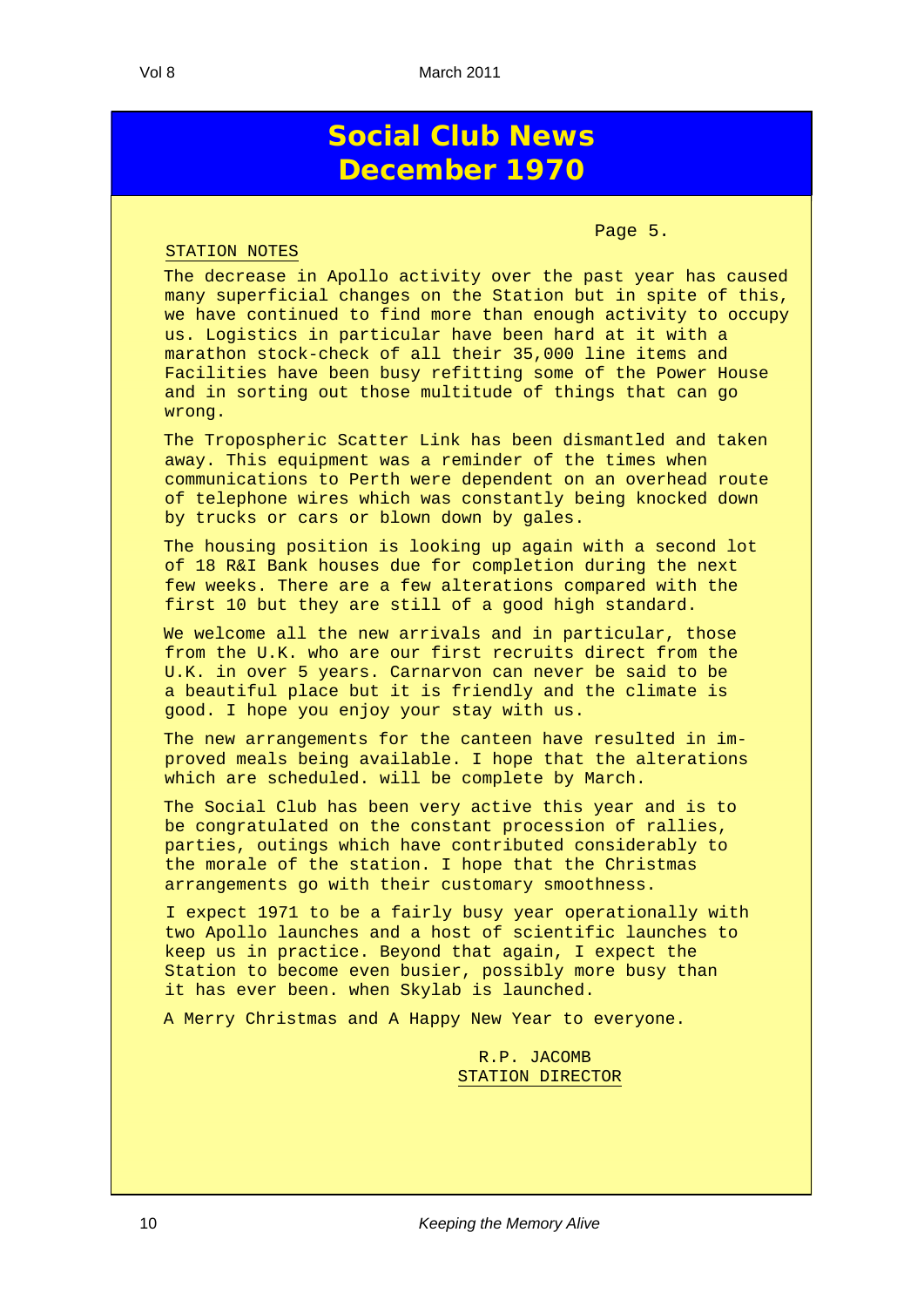